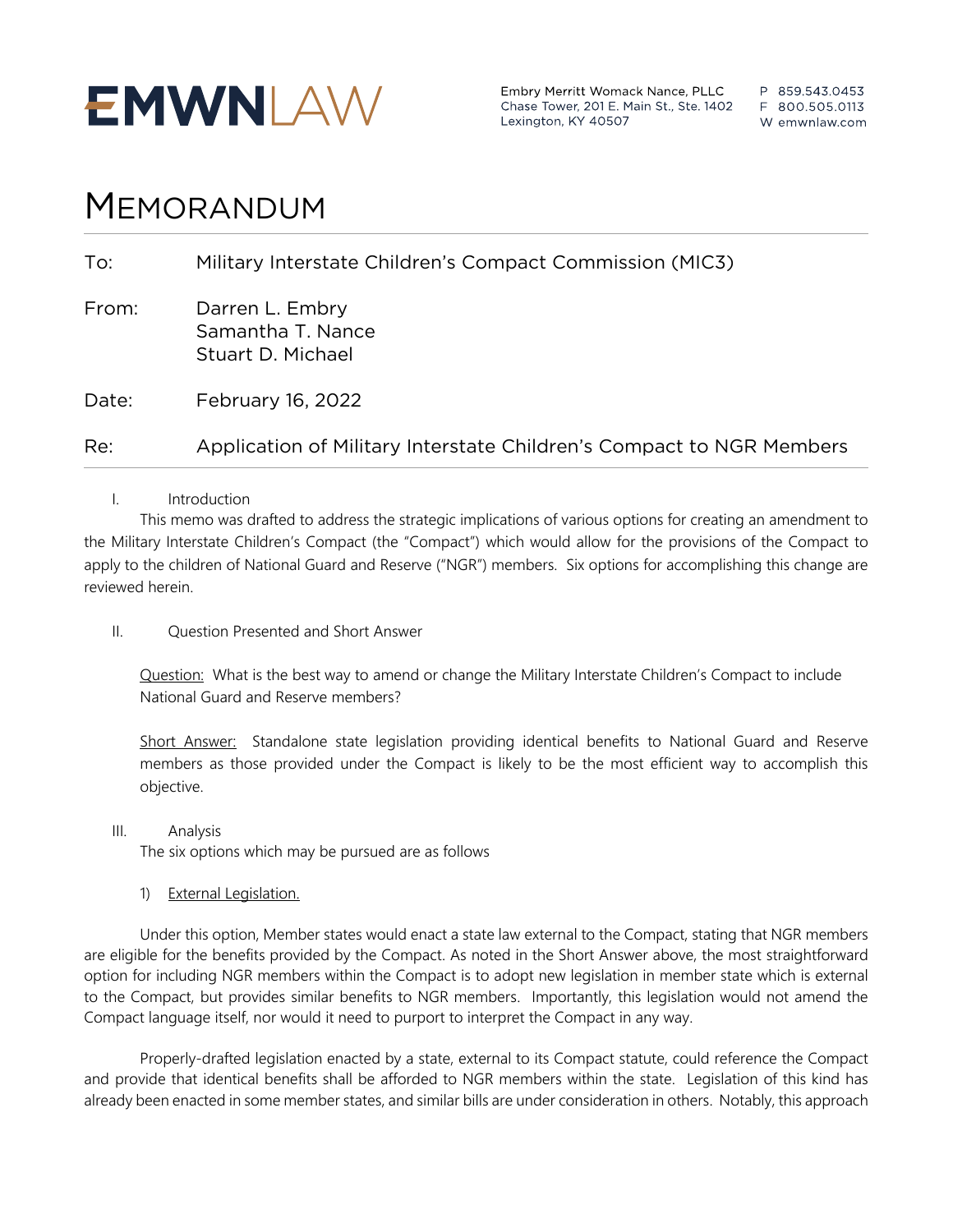also allows interested member states to pass this legislation without requiring coordination between them, and without impacting uninterested states in any way. Given that the political will already exists to enact this kind of legislation and that the process is already under way in numerous jurisdictions, continuing to enact external legislation extending the Compact's benefits to NGR members appears to be an imminently feasible and reliable answer to the question posed. In sum, this appears to be a scalable, reliable solution.

Notably, legislation of this kind must be carefully drafted to not conflict with the pre-existing language of the Compact, as any state law in conflict with the Compact will be superseded by the Compact itself. Model legislation can be presented to interested member states to ensure that the proposed external legislation does not inadvertently conflict with the Compact terms.

### 2) Memorandum of Understanding.

A less formal memorandum of understanding is an alternative path that has been proposed to include NGR members in the Compact, whereby interested member states may enter into a memorandum of understanding ("MOU") to allow for the Compact to be applicable to NGR members. It must be noted that this path would have a weaker legal foundation than the legislative option above. Under this method, an MOU would allow interested member states to adopt language interpreting the Compact as covering the children of NGR members without requiring the political procedures associated with passing a new state law. This option would allow interested member states to sign the MOU without impacting the rights or obligations of other member states which may not be interested in expanding the Compact in this way. As an MOU would not impact the substantive language of the Compact, it should not require ratification or approval by any member state's legislative body and would only require the approval of a state's MIC3 Commission.

However, because ratifying an MOU is an administrative rather than legislative action, the enforceability and effectiveness of such a memorandum is by the authority granted to the state's Compact Commission. If challenged in court, it is conceivable that the MOU would be deemed to be beyond that authority granted to the Commission under the Compact. While it is difficult to say with any certainty how a legal challenge might play out, the possibility of such a challenge is a serious drawback to this course of action and, on balance, leads us to decline to endorse this path.

# 3) Sub-Compact.

A third proposed option is the creation of a new sub-compact, within the existing Compact, to extend the benefits of the Compact to apply to NGR members in states which have joined the sub-compact. While this option is similar to the MOU approach described above, it would require legislative approval for any state interested in joining the sub-compact. Moreover, creating a sub-compact with the Compact is likely to require very careful and specific drafting in order to appropriately tailor the impact and scope of the new sub-compact. While a sub-compact of this nature would have the force of state law, and thus be more enforceable than an MOU, it would require extensive drafting work which will doubtless increase the cost and time required to pursue this option. As this method would be administratively complex and expensive, we would likewise not endorse this path to address the present concerns.

# 4) Separate Compact.

Another option is that a separate secondary compact may be created whereby interested member states allow for the Compact to include National Guard and Reserve members. Enacting another separate compact to expand the Compact is an unnecessarily complicated way to achieve the stated objective. A second compact would, like options one and three above, require the full approval of the legislative body for each state entering into it. As such, this